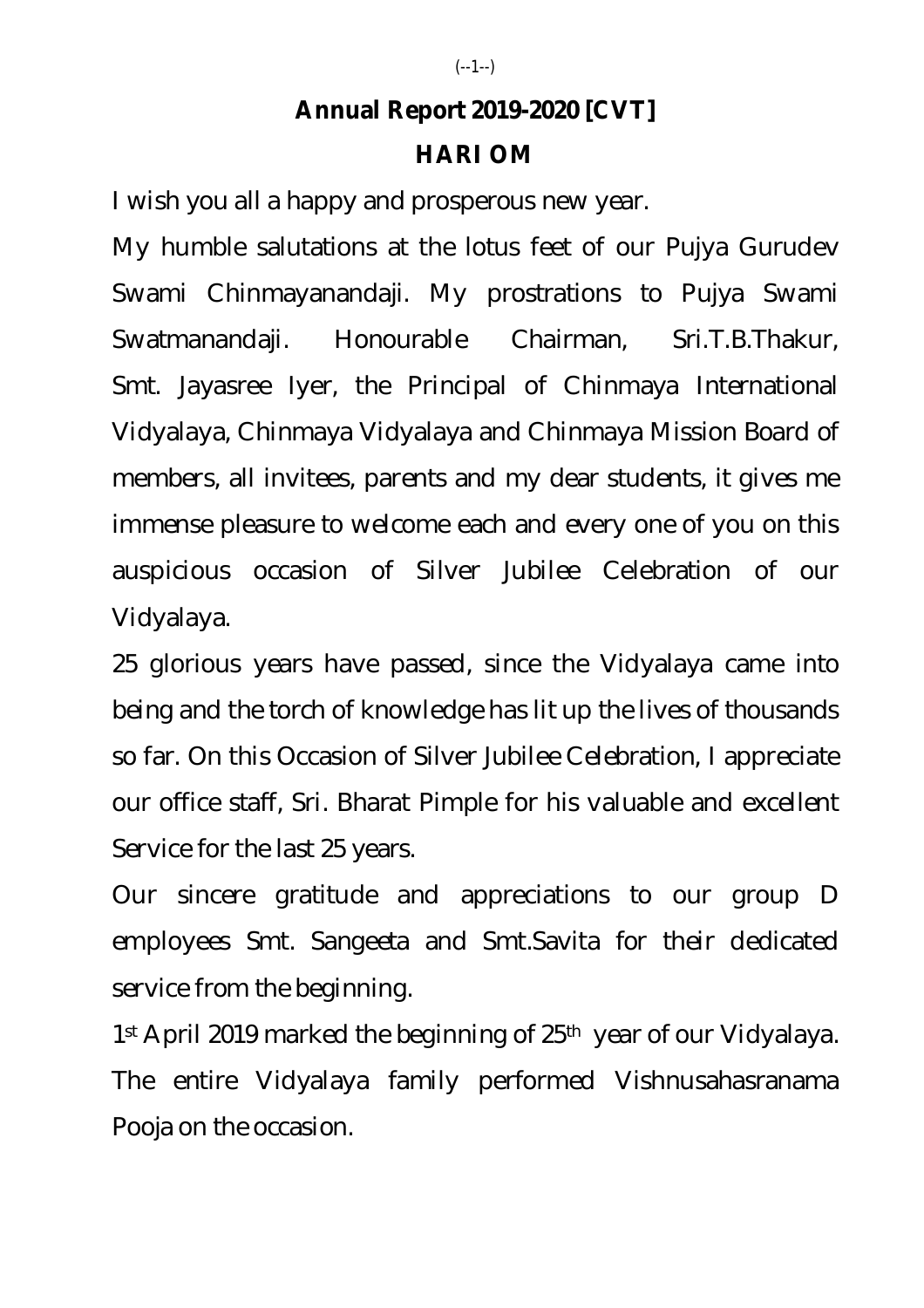As a part of our Silver Jubilee Celebration, we released a souvenir, '**Chinmayam'** by Prof. Panth, Ex-Pro Vice Chancellor of IGNOU.

Serene and conducive school ambiance and a well planned assembly give a good start for the students to explore , experience and learn throughout the day.

Discipline ensures success. To encourage the students to be disciplined from the young age, the neatest and the most disciplined class is awarded '**Discipline and Cleanliness'** shield every month.

I take this opportunity to congratulate our **student council members** for their active involvement in various school activities to maintain discipline.

We have enrolled our school in the Fit India Mass movement launched by our Honourable Prime Minister to bring awareness about the need to inculcate the habit of fitness in our daily routine. Our aim is that all our students and teachers must be fit and healthy.

Yoga is now a part of the curriculum . It is made compulsory for all the students from KG to senior secondary. A specialized Yoga teacher has been appointed to teach the students.

We celebrated International Yoga Day. The students performed yogasanas and were also made aware of the benefits of Yoga for physical and mental wellbeing.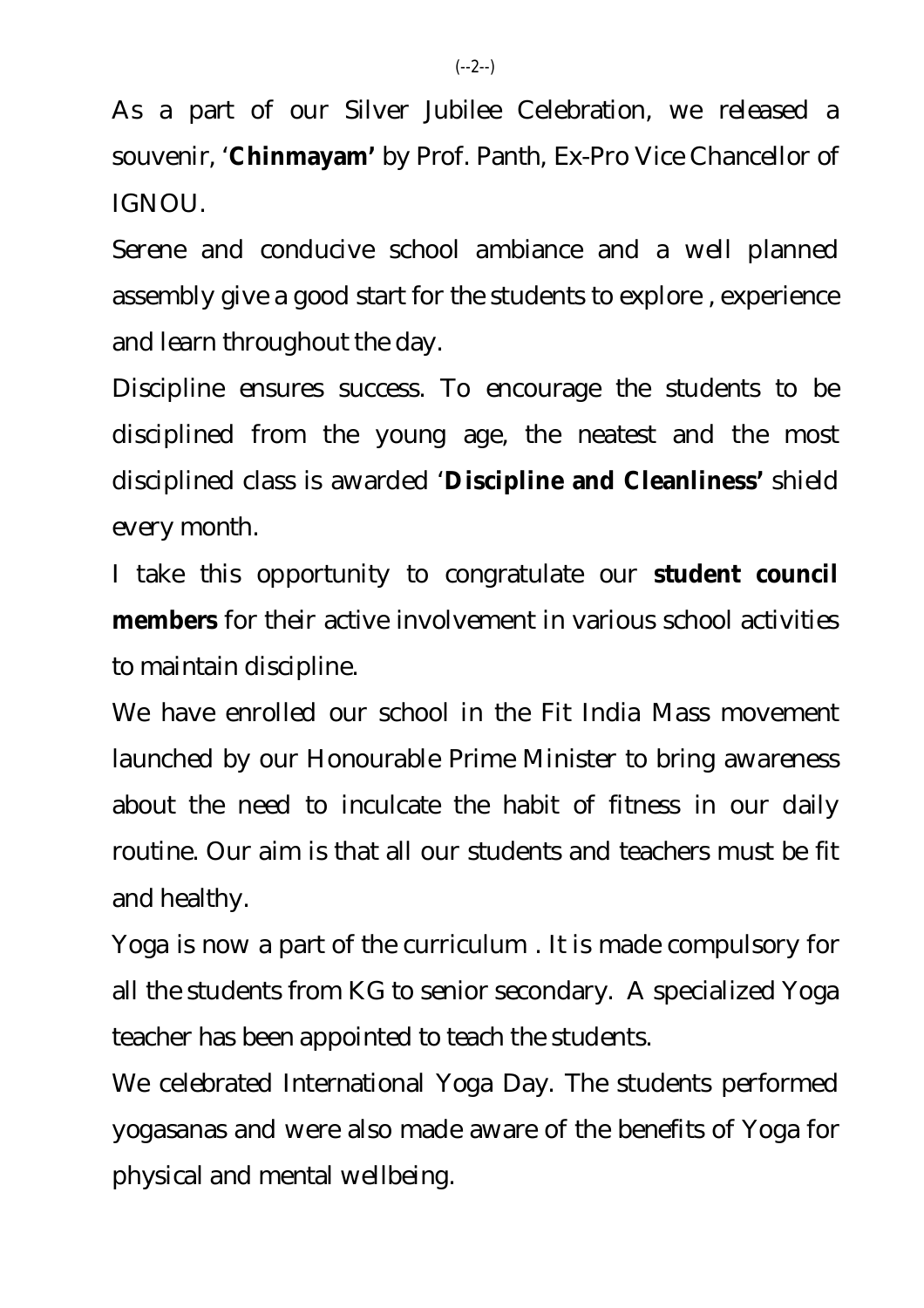I am very happy to announce that

Master Aditya Vichare of Std.IX represented the Maharashtra state sub junior foot ball team in the west zone sub junior National Football Championship.

We hosted district level Basketball Tournament for Under 14, 17 and 19 group girls and boys.

Our Girls' teams won the tournament and Boys' team won the runner up trophy.

Our under 17 boys team won the District Level football tournament.

Master Himanshu Siwach had been selected in the Maharashtra football trial team.

Our students participated in all India Chinmaya Vidyalaya football tournament at Coimbatore.

Manasvi Patil won 1st prize in Shot Put in the Palghar District Athletic Championship and had been selected in the Maharashtra Amateur Athletic Meet.

Our Primary students participated in the Interschool Athletic Meet held in Tarapur Vidya Mandir and bagged prizes in Long Jump, running and relay race.

Interschool double wicket tournament was conducted for gents' staff.

My hearty congratulations to all the winners and the participants.

 $(-3-)$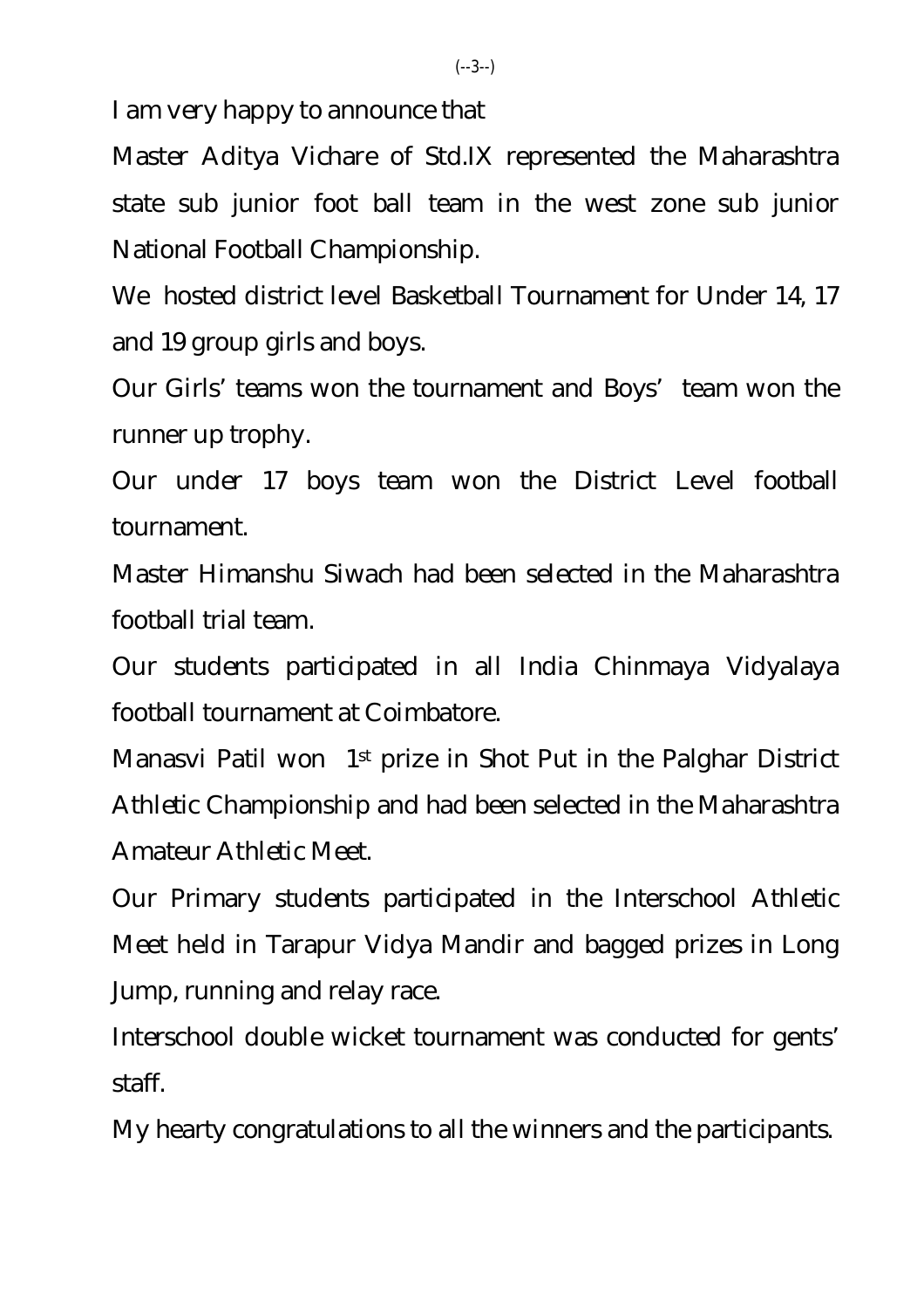We have a tie up with **Marshal Cadet Force- Maharashtra** to give self defense training to our students . The instructors give them commando training once a week.

The Disaster Management Cell conducted **Mock drill** to train the students for an emergency. The students and staff evacuated the school building within a span of 90 seconds.

The cell gave a PowerPoint presentation on 'Safety Measures' to the students to make them aware of the need to be cautious and careful when they are in laboratories. They were also informed about the important measures to be taken while handling electrical appliances.

We conducted a session on cyber crime by Inspector Kadam to make the students aware of cyber bullying , hacking and laws related to cyber crime. Sessions on "How to be stress free and how to prepare for competitive examinations" were conducted for Std.X and XII students to improve their mental wellbeing by CISF Commandant Sri. Satyadev Arya.

Judge Pravin Navale of Palghar District Court gave a talk on "How to make a career in law" to our students.

Our students were made aware of the need to choose the right combination of their subjects as per their aptitude and shared information about the leading universities and various courses available during the career guidance programme conducted by the professionals from Young Buzz.

 $(-4-)$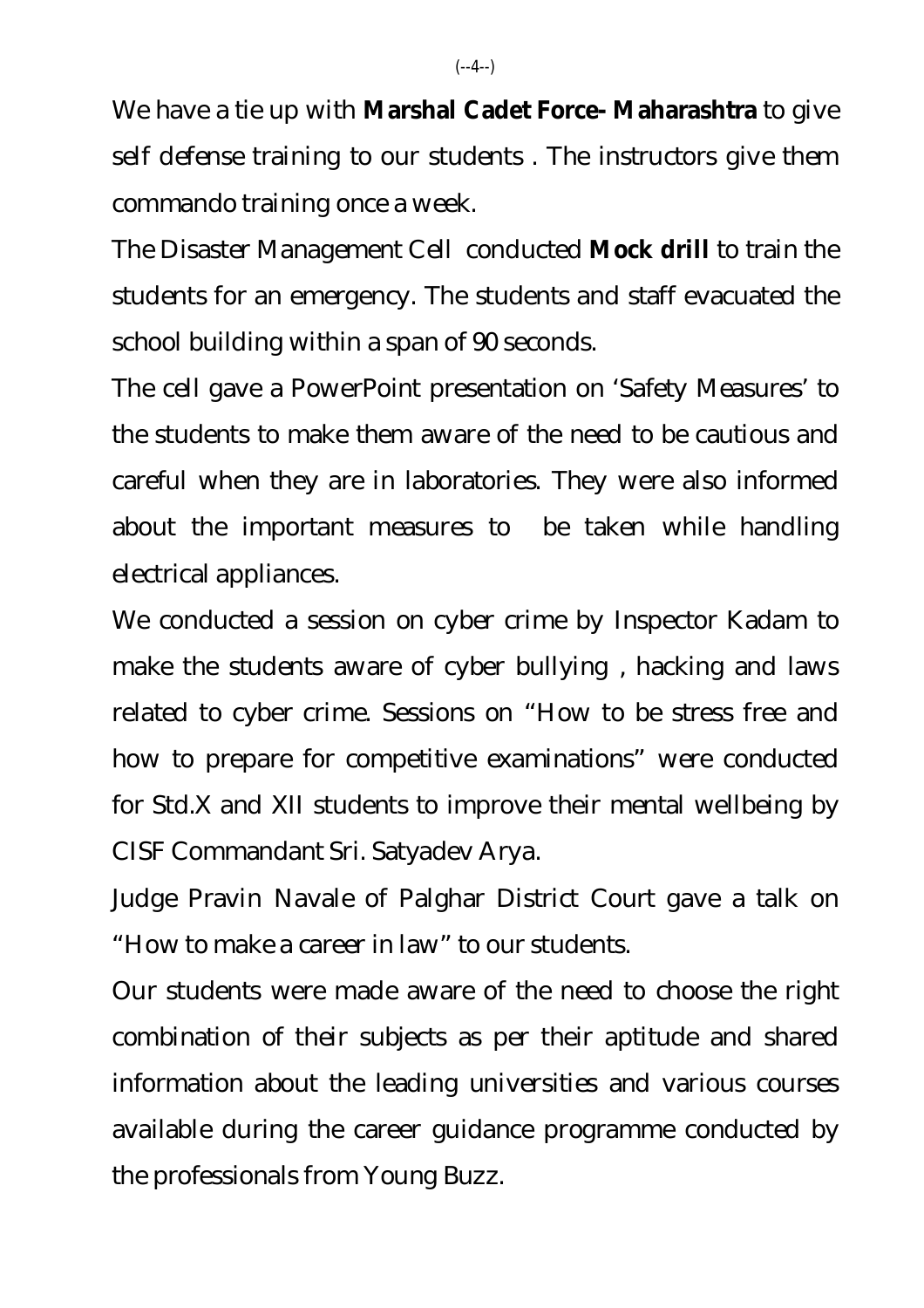Appreciation helps in developing the students' personality. S**tar of the month** badge is awarded considering their performance in academics, their behaviour and attitude towards teachers and classmates and their participation in co-curricular and extra curricular activities.

Our students are awarded with **Merit Certificate** as a token of appreciation whenever they do any good work.

We have setup Shop without vendor to help the students get essential stationery items needed for their daily learning. Children have to drop the money as per the cost displayed in the price tag. It is indeed a matter of pride to say that so far we have received the exact amount after each day's sale.

As a part of our silver jubilee celebration, we conducted Interschool drawing, folk dance and Patriotic song competitions and our students bagged many prizes. Hearty congratulations to all the winners and participants.

We conducted District Level Science Exhibition and Social Science Festival. Many schools participated with innovative projects and models. I appreciate the students for their commendable performance.

We also conducted CVP Exhibition and Art and Craft exhibition displaying the creativity of our students in art and craft.

We also conducted poster making and rangoli competition for them.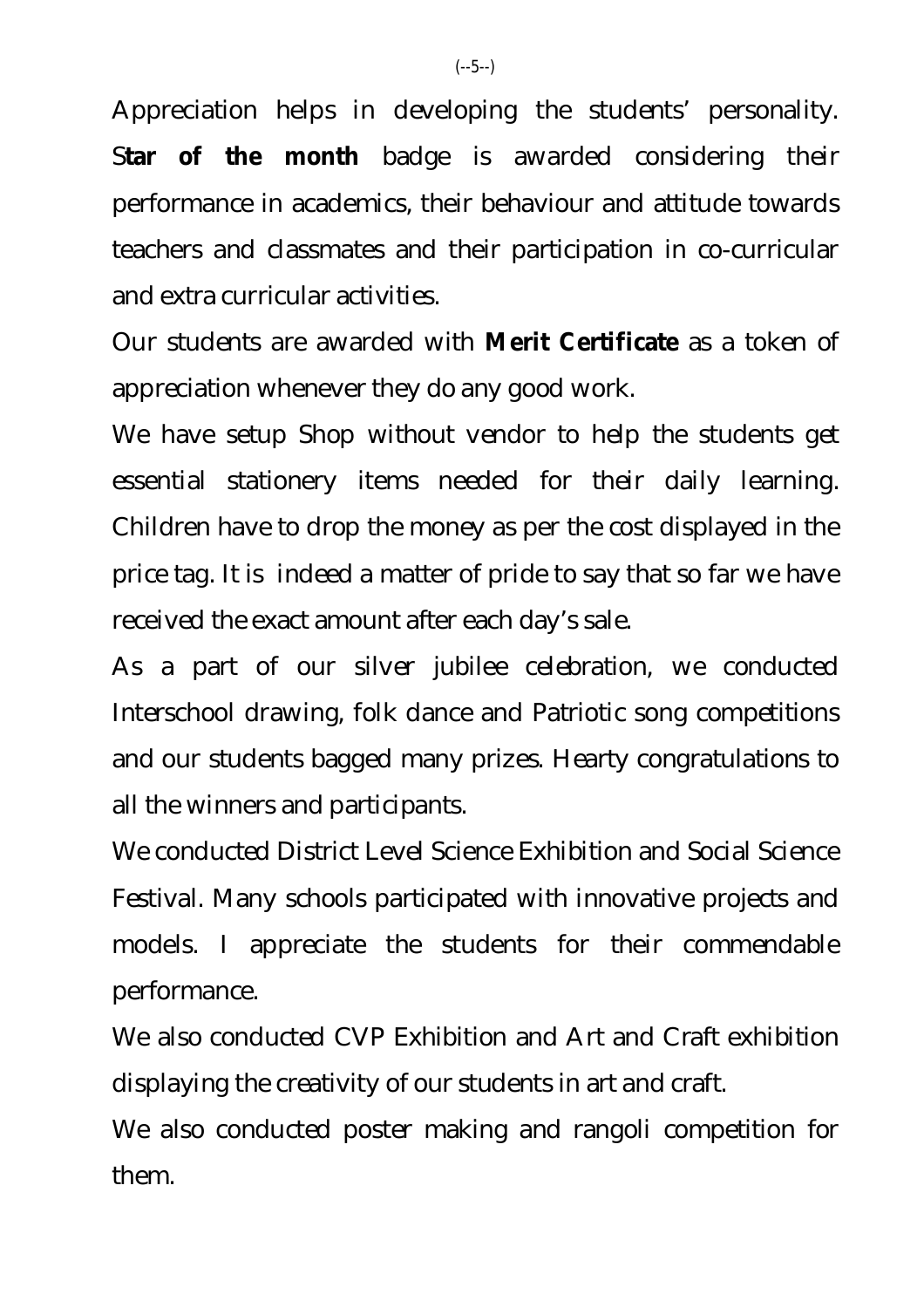The scientific officers from Homi Bhabha Centre for Science Education, Mumbai conducted Science Enrichment Programme- a two day workshop to enrich the scientific knowledge of the students.

We have been conducting Interschool Science Talent Search Examination and Chinmaya Mathematics Olympiad for many years to hunt talents and nurture their hidden aptitudes.

The various clubs organized Kavi sammelan, Hindi Diwas , quiz contest, declamation, math Olympiad, debate, etc. to widen their knowledge and bring out their skills.

We organized book fair to give our students an exposure to wide variety of books and to motivate them to read good books.

With the advent of Smart phones and internet, reading habit in students is declining. To inculcate this habit in the young minds at the early age, we have made mandatory for them to subscribe Weekly "Young World- student edition" for Primary students and the newspaper "The Hindu - student edition" for secondary students.

We release subjectwise magazines quarterly to exhibit the students' hidden talents and their creativity in writing.

In order to make the students acquire the English language naturally and improve their fluency, we have introduced Karadi Path from Jr.KG to Std.III. Our teachers have been given special training to implement the programme effectively.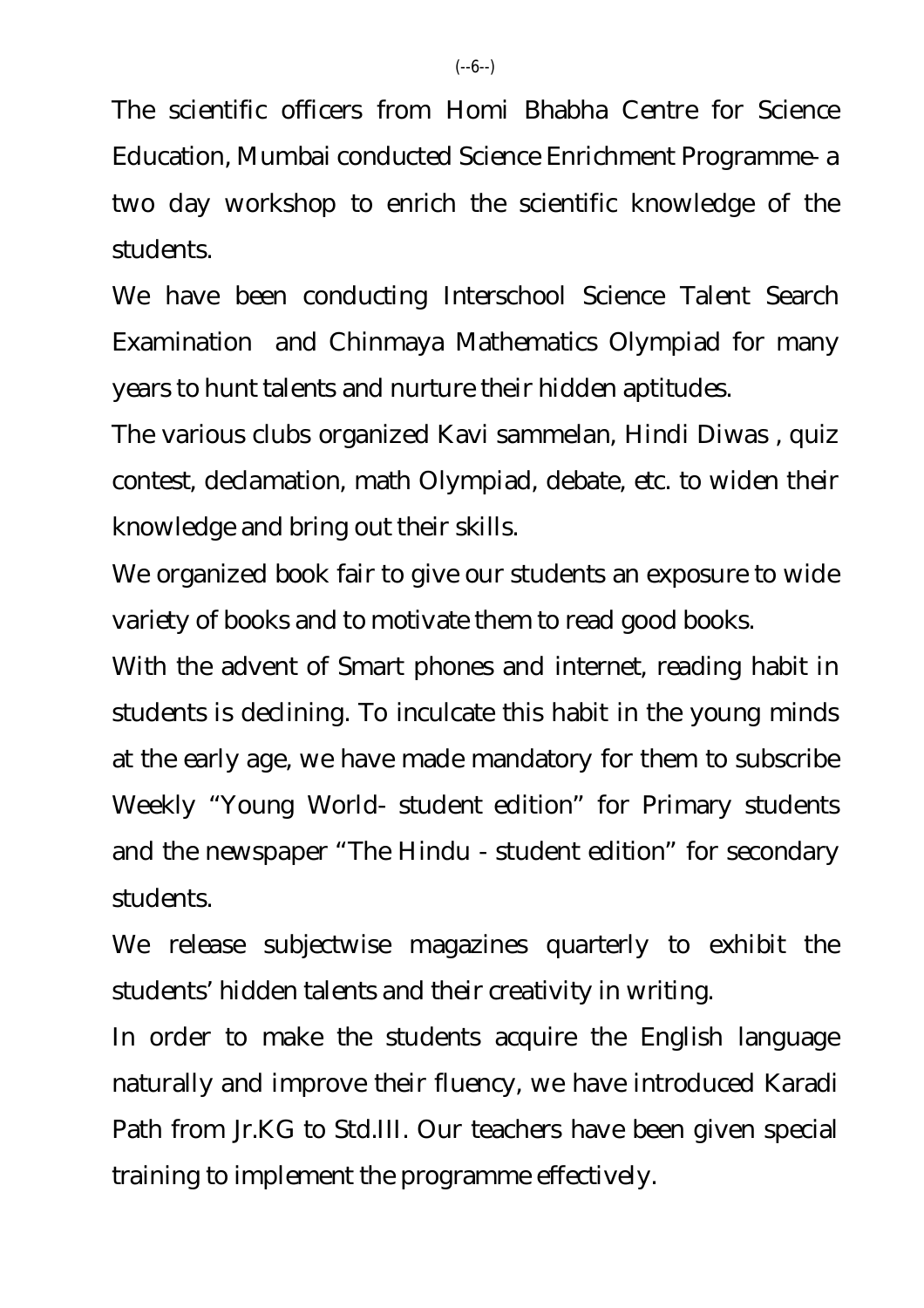Our students appeared for Discovery School Super League Test powered by BYJU'S. Kavya, Arya, Shivika, Shiven and Rishith were the grade toppers in Round -1. Arya and Rishith have been qualified for the second round.

Daily prayers , spiritual talks , interactions with Acharyas and Swamijis , video screening of Pujya Gurudev's talks, Bhagawad Geeta chanting, etc. enable the students grow spiritually.

The students, class-wise, perform Gurupaduka pooja daily with devotion. The Pooja is performed with rice. By the end of the month, the rice collected is given to a needy.

We celebrated Gurupoornima, Chinmaya Jayanthi, Chinmaya Aradhana day, Geeta jayanthi etc with serenity.

On the occasion of Vidyarambham, the little kids were taken to the world of knowledge by the divine hands of Pujya Swami Nirbhayanandaji.

We distributed food grains, oil, sugar, etc. to the villagers of Velgaon and Warangade and celebrated Diwali with them. I would like to thank all the parents, students, staff and Vidyalaya committee members for their generous contribution to the noble cause.

We celebrated all our festivals and mothers' day in traditional way and the students were made aware of the significance of each festival.

 $(-7-)$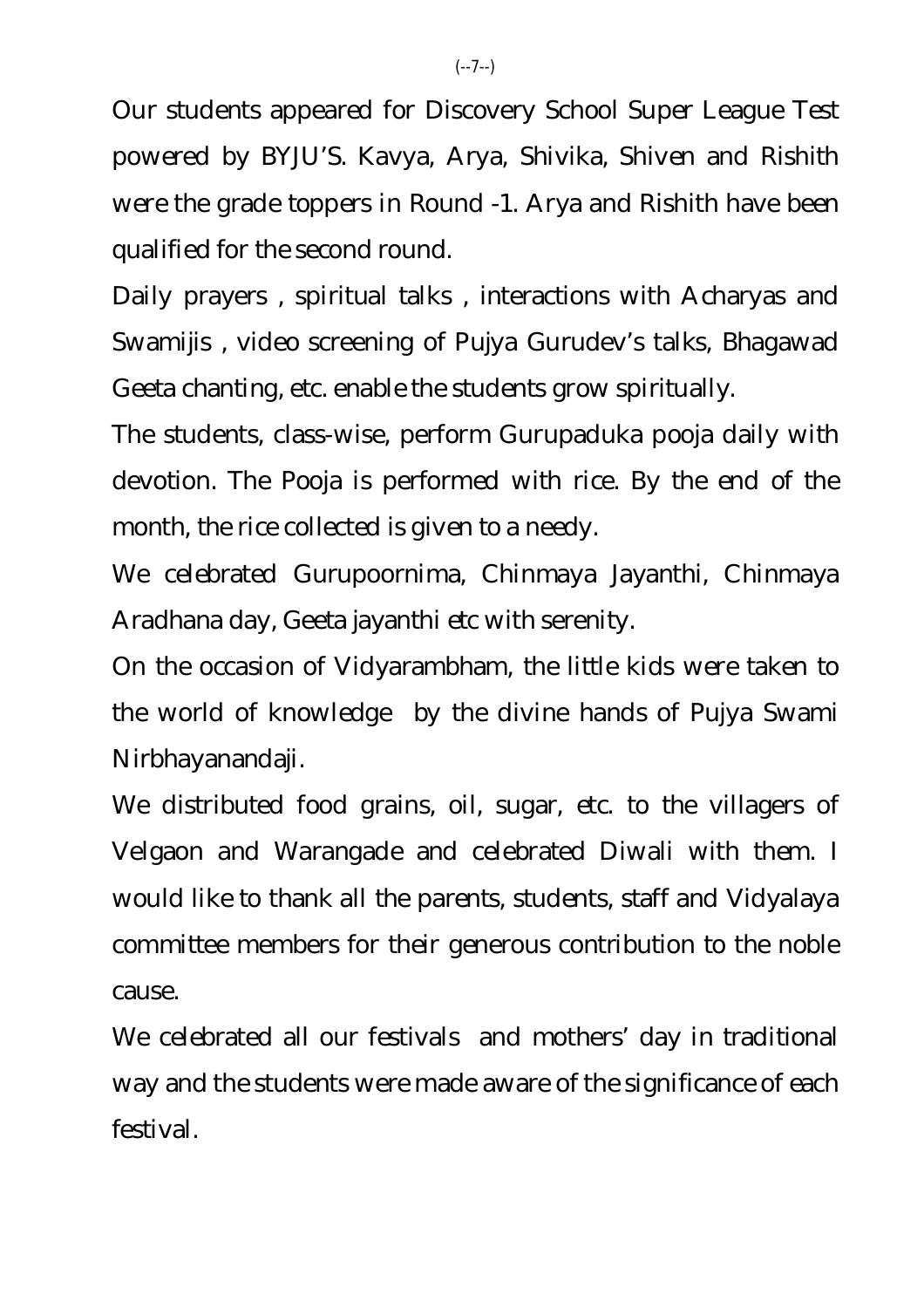Sampurna Sundara Kanda Parayanam was done in our Vidyalaya. The staff, students and many parents joined the group in the recital of the holy song.

We celebrated our national festivals with great patriotic fervour.

We always try to make the children aware of the importance of eco friendly environment.

Our students planted saplings in the school premises and surround areas during the tree plantation drive.

We have banned plastic in our Vidyalaya. It is made mandatory for all not to use plastic bottles and lunch boxes in the school.

Our students were engaged in Cleanliness drive during the celebration of Gandhi Jayanti.

We observed Swachta Pakhwada for 15 days to spread the awareness about Swachhata Mission and its implementation across the country.

To celebrate the Unity in Diversity of our nation, CBSE has started **EK Bharat Shresht Bharat Abhiyan** where each state is paired with another state. For our state Maharashtra, our partner is Odisha. As a part of this programme we had organized an exhibition showcasing the cultural heritage of Maharashtra and Odisha, conducted a quiz in Oriya which was also interpreted in Marathi and organized a drama in Oriya. The students of Std. 8 made an integrated group project on the topic **'EK Bharat Shresht Bharat'.**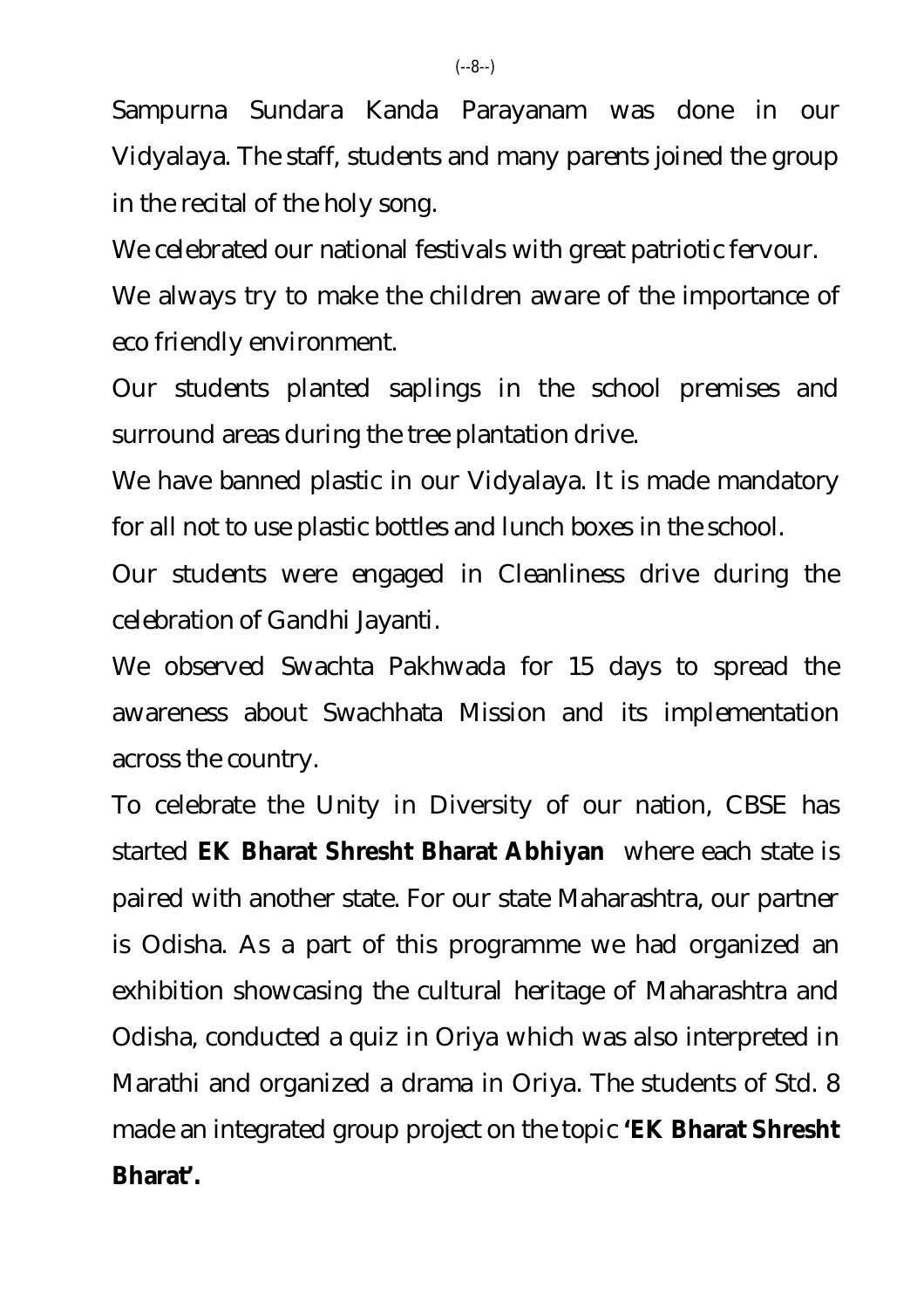A beautiful Oriya folk dance is going to be performed by our students today. We are planning to conduct more activities in future to promote national integration.

We observed Kargil Vijay Divas with pride and honour to offer our respect and gratitude and to commemorate the 20th anniversary of the victory of the Indian armed forces.

Our students were provided with direct learning experiences during their visit to Agenta, Ellora and Govardhan Eco village.

As a part of the curriculum, our senior secondary students visited Siyaram Factory and learnt about the functions of Management and interacted with the head of various departments.

To develop our students' personality through community service, blood donation camp was conducted. Many parents and our Alumni donated blood to the noble cause.

In order to upgrade the professional knowledge and pedagogical skills of teachers we conduct School teachers in service training sessions on the last working day of every month.

Our teachers attended many workshops and orientation programmes conducted in our school and in other organizations by CBSE , CCMT Education cell and other agencies.

We conducted Interschool Written Quiz contest and Interschool Mathematics teaching aid competition for teachers. Teachers from various schools of this locality participated and won prizes. Congratulations to all the winners.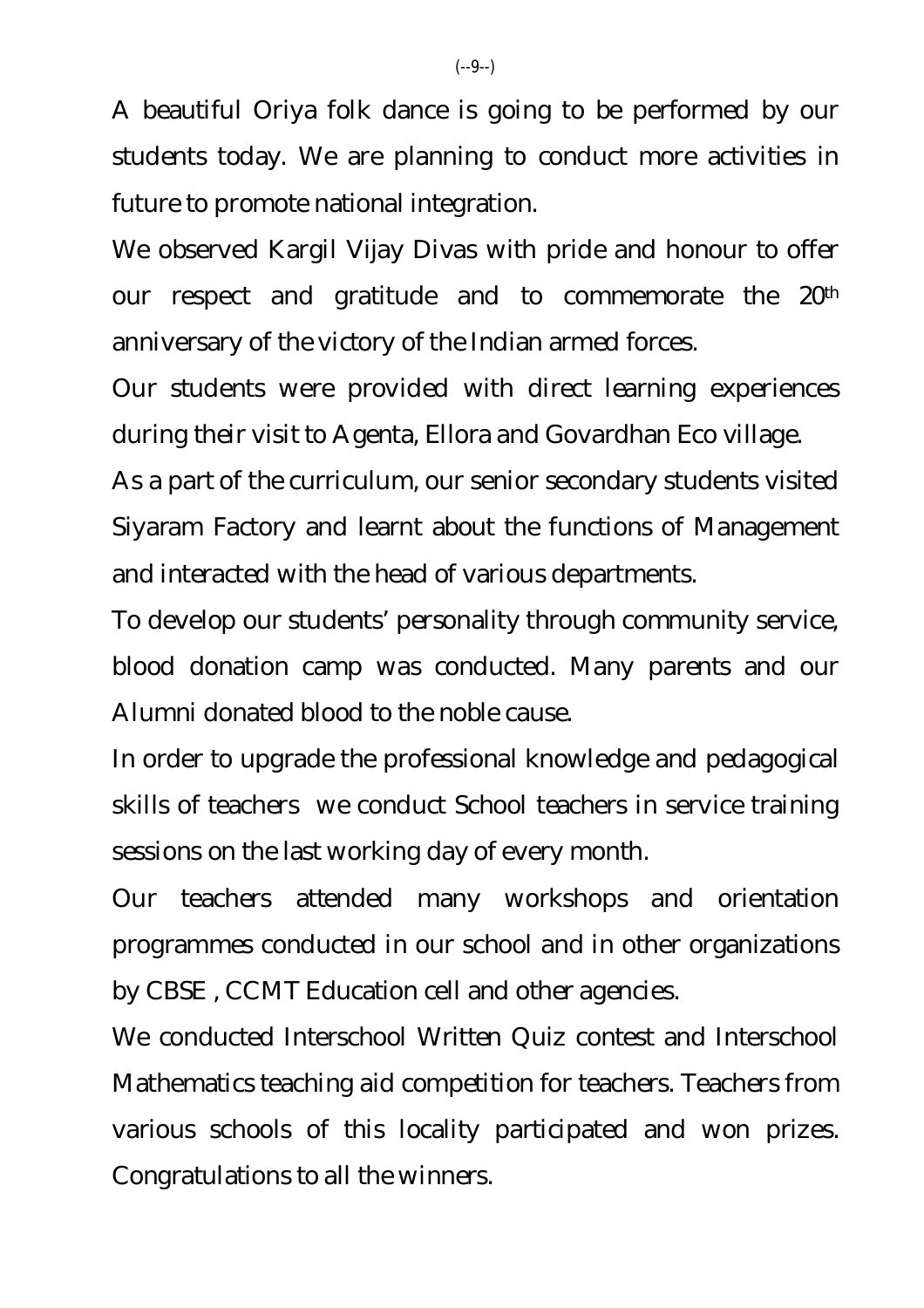To ensure quality education, adoption of innovative pedagogies, capacity building of teachers. CBSE has formed different HUBs of learning and I am proud to inform you that we are the Lead Collaborator School.

Parents are our powerful partners. Their active involvement inspires us to take-up new initiatives for our students. I appreciate each and everyone of you for the support in all our endeavours.

We conducted Interschool Rangoli Competition for parents. Our hub member schools also participated in the competition and won prizes.

We conducted Throw ball match for lady parents. Congratulations to the winners and the participants.

A momentous milestone that we always cherish and keep very close to our heart is our dream project , Chinmaya International Vidyalaya – the first school in Palghar District with International Baccalaureate curriculum. I take pride to announce that our Chinmaya International Vidyalaya Team won special compliments by the IB Evaluation Team members who recently visited our Vidyalaya. The One family spirit and team effort of the Vidyalaya family was highly appreciated by the Evaluation team members . As per the report of the Evaluation Team ,the standard of Chinmaya International Vidyalaya stands at par with top IB school in cities.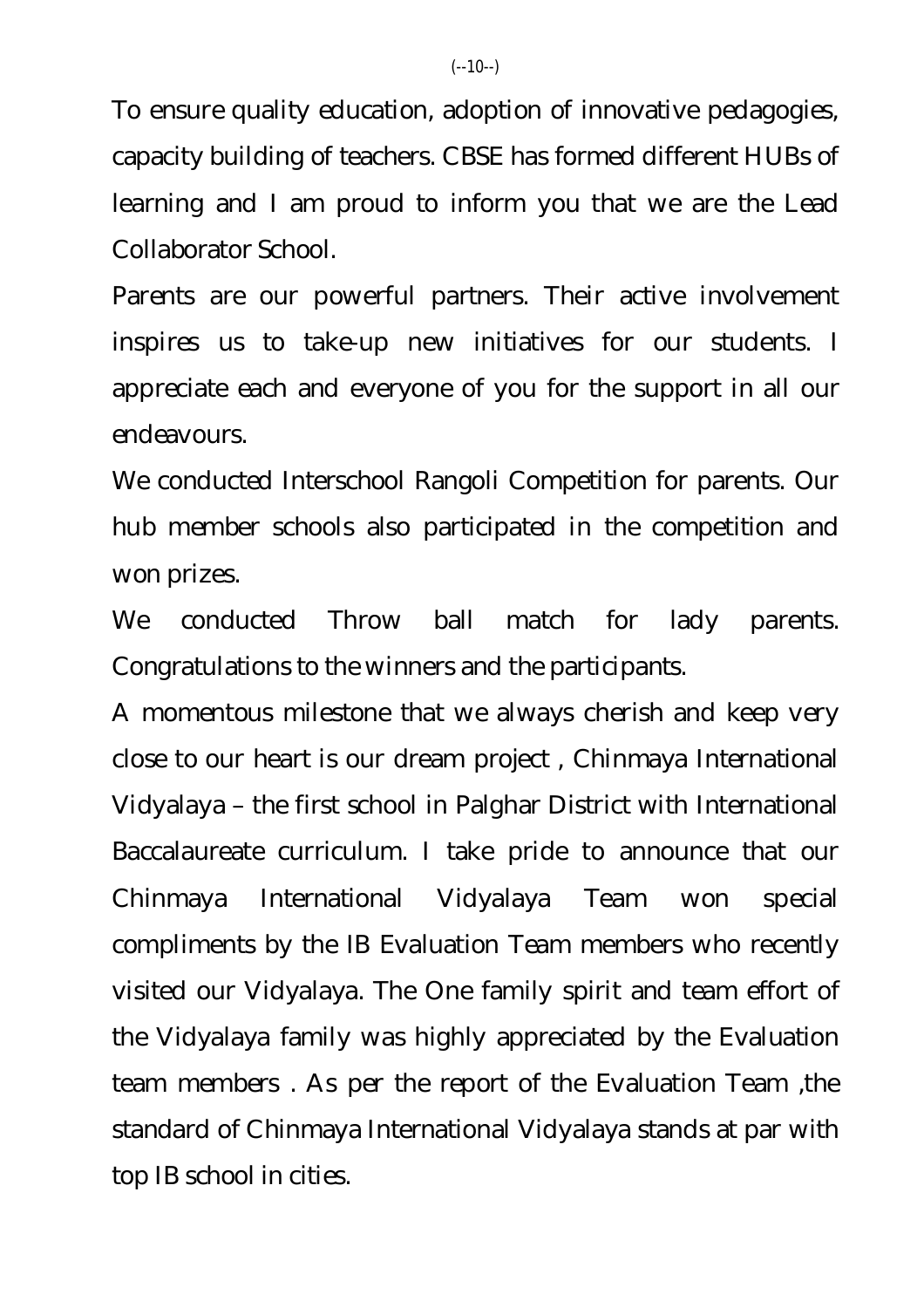My humble prostrations to our Pujya Gurudev, Pujya Guruji Swami Tejomayanandaji , Mukhya Swami Swaroopnandaji and Pujya Swamini Vimalanandaji, and Director CCMT Education Cell who have been a constant source of inspiration and guidance to do better and better.

The Vidyalaya Board of Members empowers and guides us to explore beyond the horizon of excellence. I extend my sincere gratitude to our honourable Sri. T.B.Thakur Sir and his team.

I remember Late Sri. K.B.Shroffji with due honour for his generous contribution and offer my humble tributes on this joyous occasion of Silver Jubilee Celebration.

I take this opportunity to thank all our well wishers and donors for their immense support and help in the growth of our Vidyalaya.

I appreciate our teaching and non teaching staff and group D employees for their sincere and selfless service for the growth of the Vidyalaya.

The fire of inspiration has been lit by our Pujya Gurudev. It is through Gurudev's grace that this temple of learning has been marching ahead on the path of success for the past 25 years. This year too our Std.X and XII students passed out with flying colours.